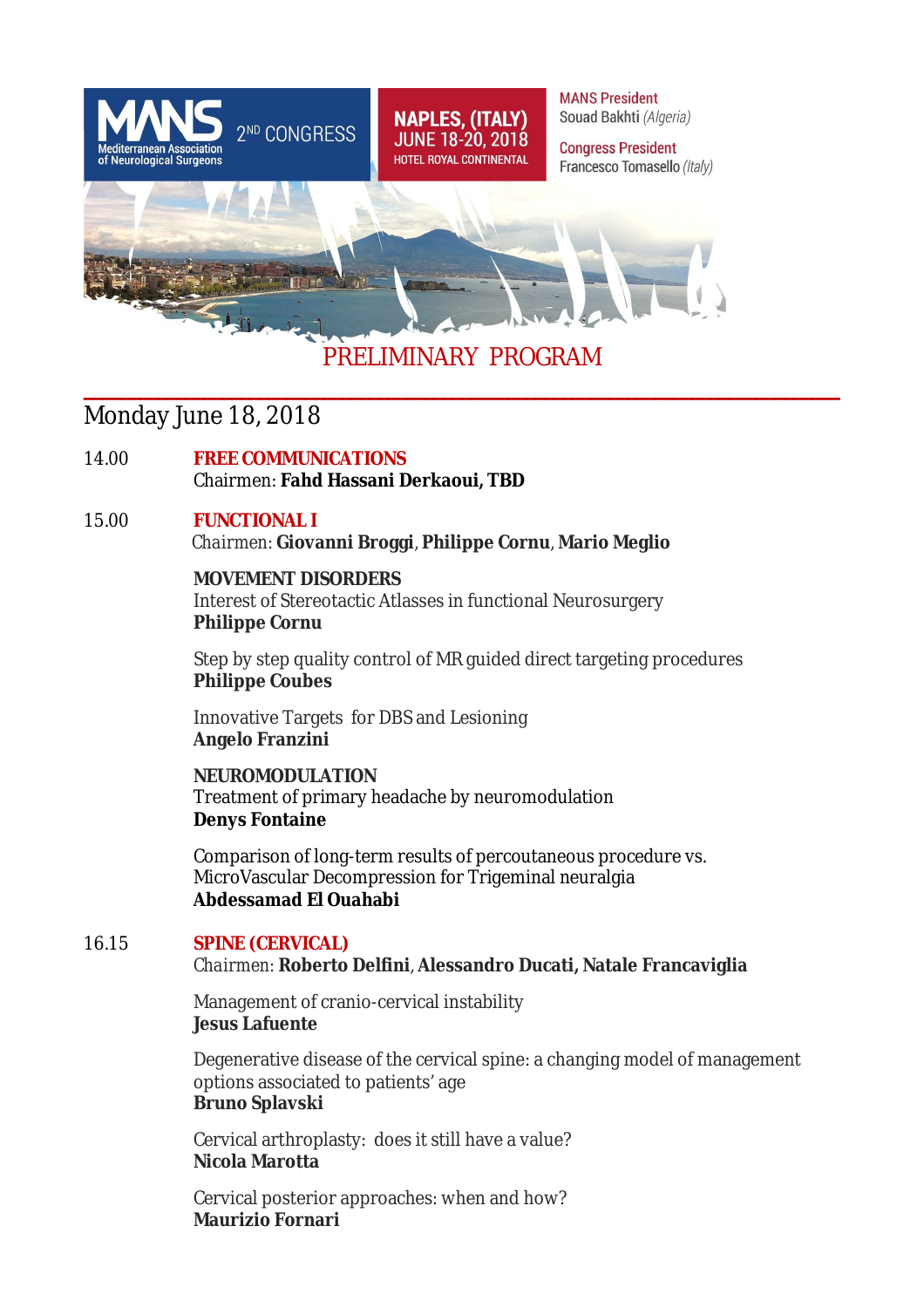Bipedicular C2 fractures: which approach, anterior or posterior? **Abdessamad Naja**

 Brachial Plexus Surgery in 21st Century **Lukas Rasulić**

#### 17.45 **SPINAL TUMORS** *Chairmen:* **Salvatore Cardali, Nazare El Fatemi**, **Alberto Romano**

30 years experience on spinal meningiomas **Antonino Raco**

Spinal tumors: long term surgical results **Abderrahmane Sidi Said**

Intramedullary tumors **Antonio Santoro**

#### 19.00 **WELCOME AND PRESIDENTIAL ADDRESSES**

*Welcome Reception*

### Tuesday June 19, 2018

#### 08.00 **VASCULAR**

#### *Chairmen:* **Najia El Abbadi**, **Renato Galzio**, **Philip Stieg**

**\_\_\_\_\_\_\_\_\_\_\_\_\_\_\_\_\_\_\_\_\_\_\_\_\_\_\_\_\_\_\_\_\_\_\_\_\_\_\_\_\_\_\_\_\_\_\_\_\_\_\_\_\_\_\_\_\_\_\_\_\_\_\_\_\_\_\_\_\_\_\_\_\_\_\_\_\_\_\_\_\_\_**

Unruptured aneurysms – a surgical perspective **Stefan Florian**

Tricks and pitfalls of aneurism surgery **Abdessamad El Azhari** 

TBD **Jacques Morcos** 

The scope of neurovascular surgery in Egypt **Ahmed Hegazy**

Concepts and safety adjuncts in surgery of complex anterior circulation aneurysms **Alberto Pasqualin**

Clipping Techniques in complex aneurysms **Talat Kiris**

Aneurysm clipping: Is it going the way of Dinosaur? **Anil Nanda**

Surgical and endovascular treatment of intracranial aneurysms **Kresimir Rotim**

#### 10.00 **SKULL BASE**

#### *Chairmen:* **Paolo Cappabianca**, **Pasqualino de Marinis**

Endoscopic endonasal approach for craniopharyngiomas **Luigi M. Cavallo**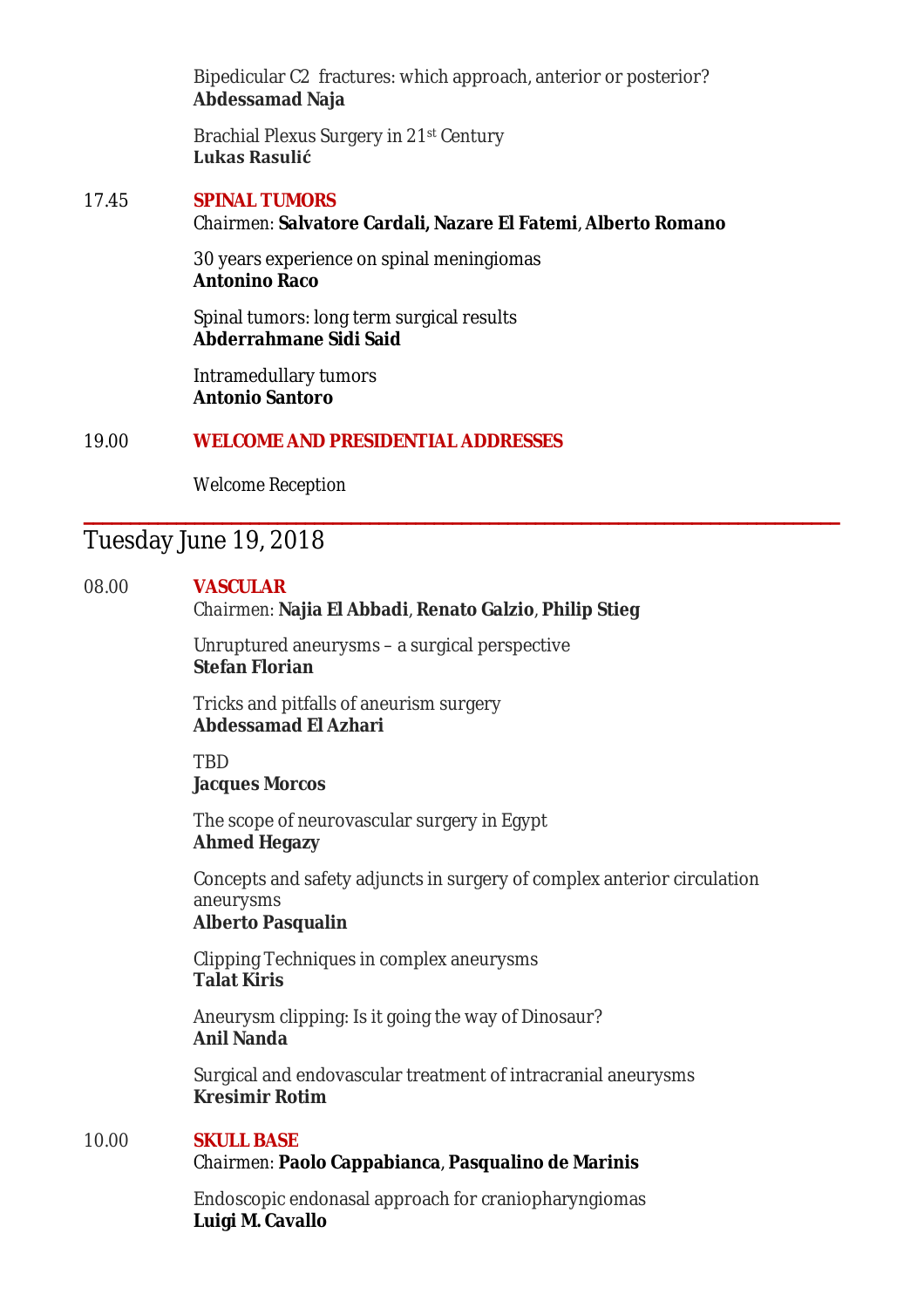Anterior skull base meningiomas: is there any role for the endoscopic approach? **Fred Gentili** 

Anterior Cranial base Lesions: The supraorbital Approach **Alberto Delitala** 

Microsurgery and endoscopy for middle sphenoidal meningiomas: different approaches for different tumors **Andrea Ruggeri** 

Endoscopic endonasal excision of large and giant pituitary adenomas **Waleed Azab** 

Endoscopic surgical management of CSF rhinorrhea **Ahmedi Ben Ammar**

Surgery of clival chordomas **Sukru Caglar**

Dandy-Walker Syndrome: New concepts to understand the Syndrome **Ahmed Ammar**

Long-term surgical results on craniopharyngiomas **Abdeslem El Khamlichi**

#### 12.00 **BRAIN TUMORS**

#### *Chairmen:* **Mohamed El Faiz Chaoui**, **Antonino Germanò**, **Talat Kiris**

Gliomas: different modalities of IOP imaging **Nicolas Foroglou**

Brain mapping for tumors in eloquent areas: indications and technique **Isabelle Germano**

Sodium Fluorescein guided resection of brain tumors **Ihsan Solaroglou**

IOM for pediatric supratentorial tumor surgery including use of electrified CUSA **Shlomi Constantini**

#### 13.00 LUNCH SEMINAR **NOVEL TECHNOLOGIES AND DEVICES IN NEUROSURGERY Interactive Debate Companies-Experts**

*Introduction:* The revival of the International Society for Neurosurgical Technology and instruments invention (ISNTii) **Ahmed Ammar** 

14.00 **TRAINING AND RESEARCH**

*Chairmen:* TBD

Anatomical dissections: teaching and research **Felix Umansky**

Lateral skull base approaches: surgical anatomy and techniques **Antonio Bernardo**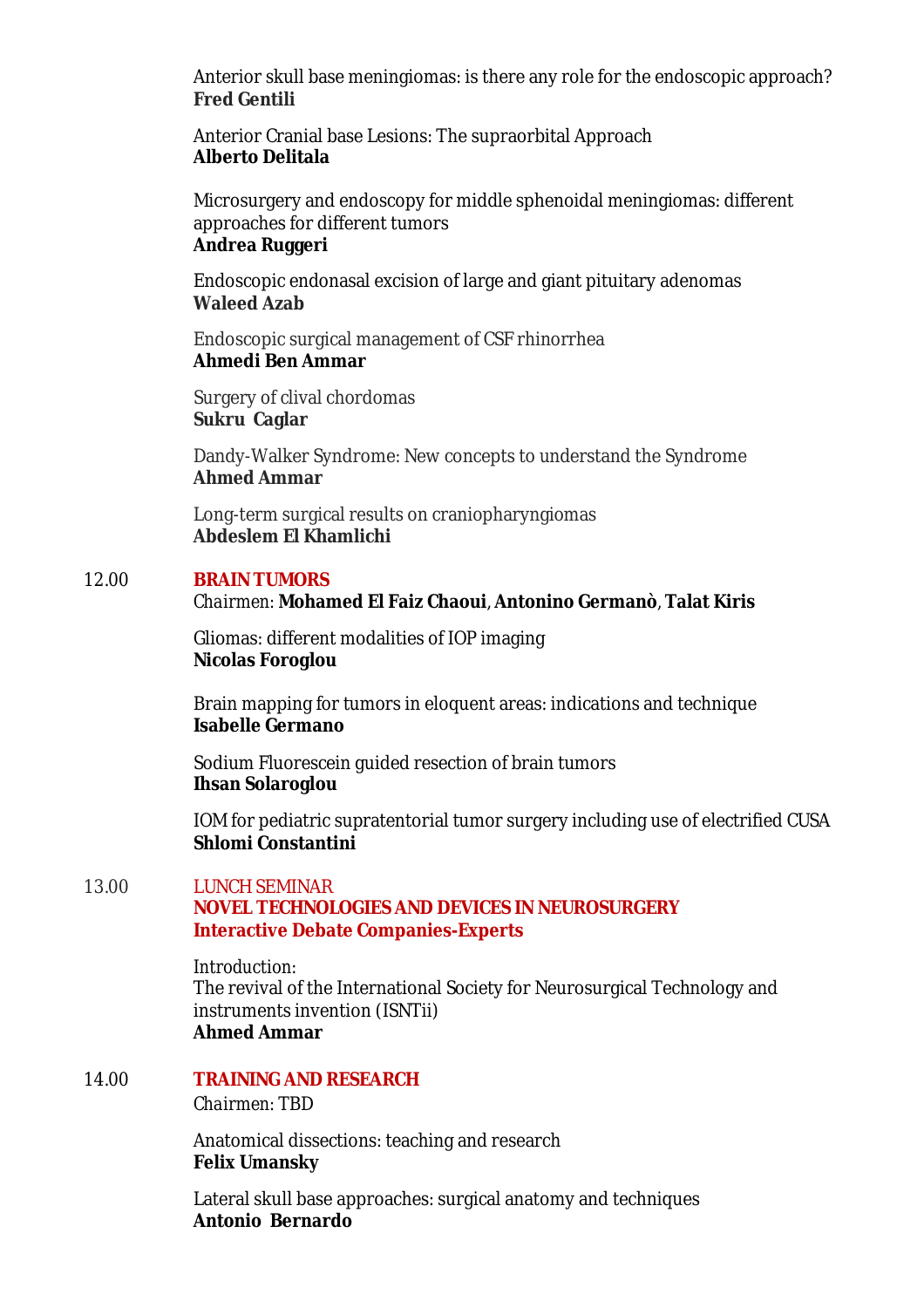A high-tech playground for the next generation neurosurgeons: real-time intraoperative imaging, virtual reality, simulation and new paradigms of training in neurosurgery **Francesco Di Meco** 

#### 14.30 **PEDIATRICS**

#### *Chairmen:* **Souad Bakhti**, **Lucas Massimi**, **Paola Peretta**

Spinal Cord Tumors: what we have learned in the last 15 years **Maurice Choux**

Management of Pediatric Craniopharyngioma **Concezio Di Rocco**

Tumors in the first 2 years of life; surgical tips and tricks **Mohamed El Beltagy**

Craniosynostosis **Mohamed Achouri**

Endoscopic Treatment of Multiloculated Hydrocephalus in Children **Nasser El Ghandour** 

Central Hemangioblastomas and Von Hippel Lindau Disease **Hossam El Huseiny**

#### 16.00 **WOMEN IN NEUROSURGERY** *Chairmen:* **Souad Bakhti**, **Najia El Abbadi**

Women in Neurosurgery in the US: past, present and future **Isabelle Germano** 

Women in Neurosurgery activities **Nabila Tighlit**

A young neurosurgeon perspective **Teresa Somma**

#### 16.40 **GLOBAL NEUROSURGERY** *Chairmen:* **Hafed Jemel, Gail Rosseau**

 Global Neurosurgery **Gail Rosseau**

CAANS - Neurosurgery in Africa: situation and perspectives **Abderrahmane Sidi Said** 

#### 17.15 **FREE COMMUNICATIONS**  *Chairmen:* **Reza Ghadirpour**, **Giovanni Grasso**

- 18.45 **MANS ASSEMBLY**
- 20.30 *Networking Dinner*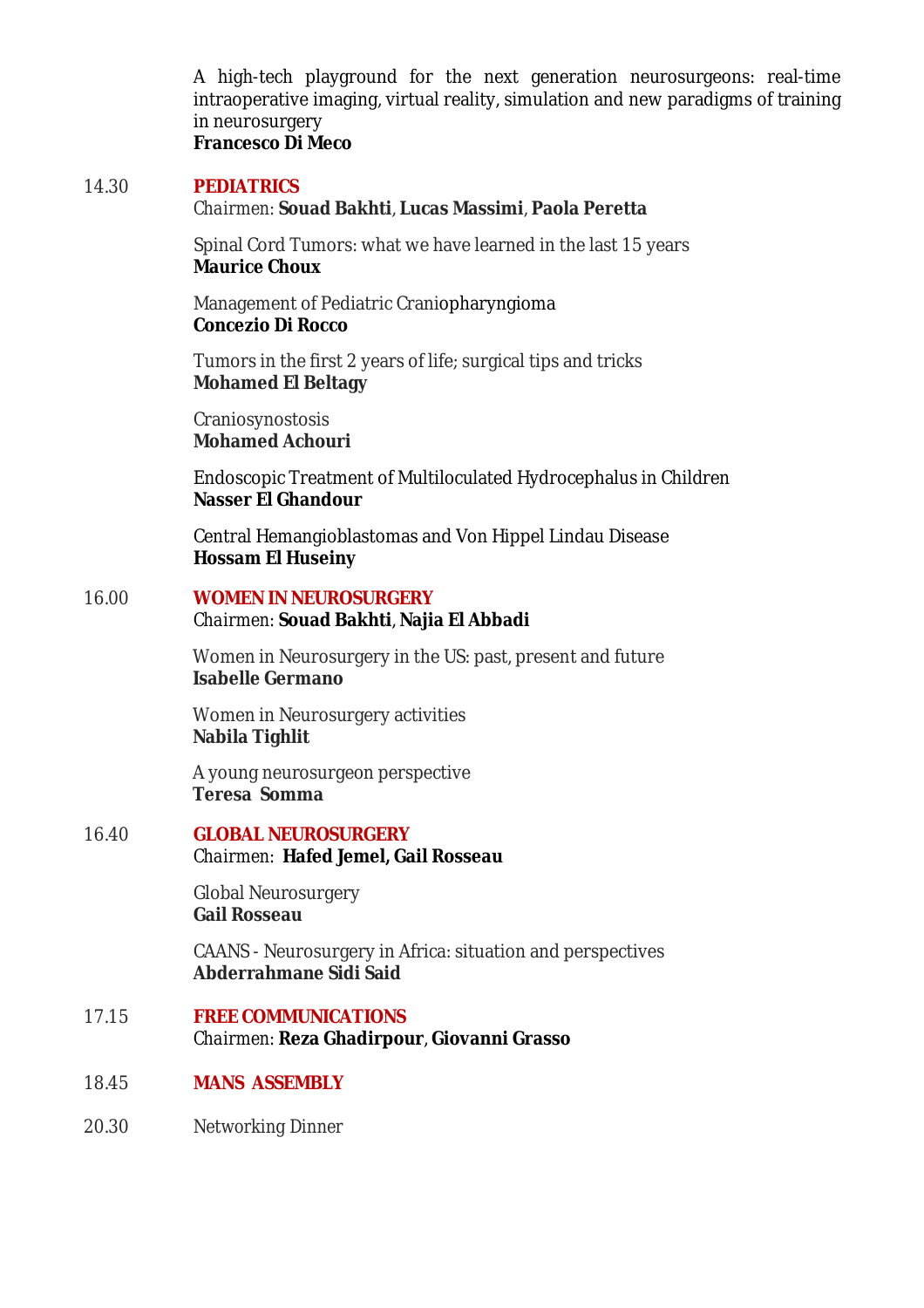### Wednesday June 20, 2018

07.00 BREAKFAST SEMINAR WFNS **NEUROSURGICAL GLOBAL EDUCATION** *Chairman:* **Francesco Tomasello** *Panelists:* **Franco Servadei, Isabelle Germano, Tanju Ucar, Souhil Tliba, Youssef Bouzoubaa** 

**\_\_\_\_\_\_\_\_\_\_\_\_\_\_\_\_\_\_\_\_\_\_\_\_\_\_\_\_\_\_\_\_\_\_\_\_\_\_\_\_\_\_\_\_\_\_\_\_\_\_\_\_\_\_\_\_\_\_\_\_\_\_\_\_\_\_\_\_\_\_\_\_\_\_\_\_\_\_\_\_\_\_**

## 08.20 **BRAIN TUMORS**

*Chairmen:* **Carmine Carapella, Mohamed Elgohary, Alessandro Frati**, **Giampietro Pinna** 

Safe entry zones in brain stem surgery **Miguel Arraez Sanchez** 

 Cystic Vestibular schwannomas "clinical and surgical particularity" **Lotfi Boublata**

Current strategies for vestibular schwannoma resection **Enrique Urculo** 

Giant acoustic vestibular schwannomas **Felix Umansky** 

Management of Parasagittal Meningiomas **Kazadi Kalangu**

 Treatment of multiple brain metastases: what is the evidence? **Mario Ammirati** 

Management of cronic pain after transpedicular fixation **Tito Perilla**

08.20 **FUNCTIONAL II** (PARALLEL SESSION) *Chairmen:* **Angelo Lavano, Tomislav Sajko, Massimo Scerrati**

#### **EPILEPSIES**

Resective Surgery **Vincenzo Esposito**

Disconnective Surgery **Giovanni Broggi**

**TRD Damianos Sakas**

 Temporal Lobe epilepsy surgery **Tomislav Sajko** 

 **STEREOTACTIC LESIONING** Radiofrequency **Massimo Scerrati**

Focused UltraSound (FUS) **Gerardo Iacopino**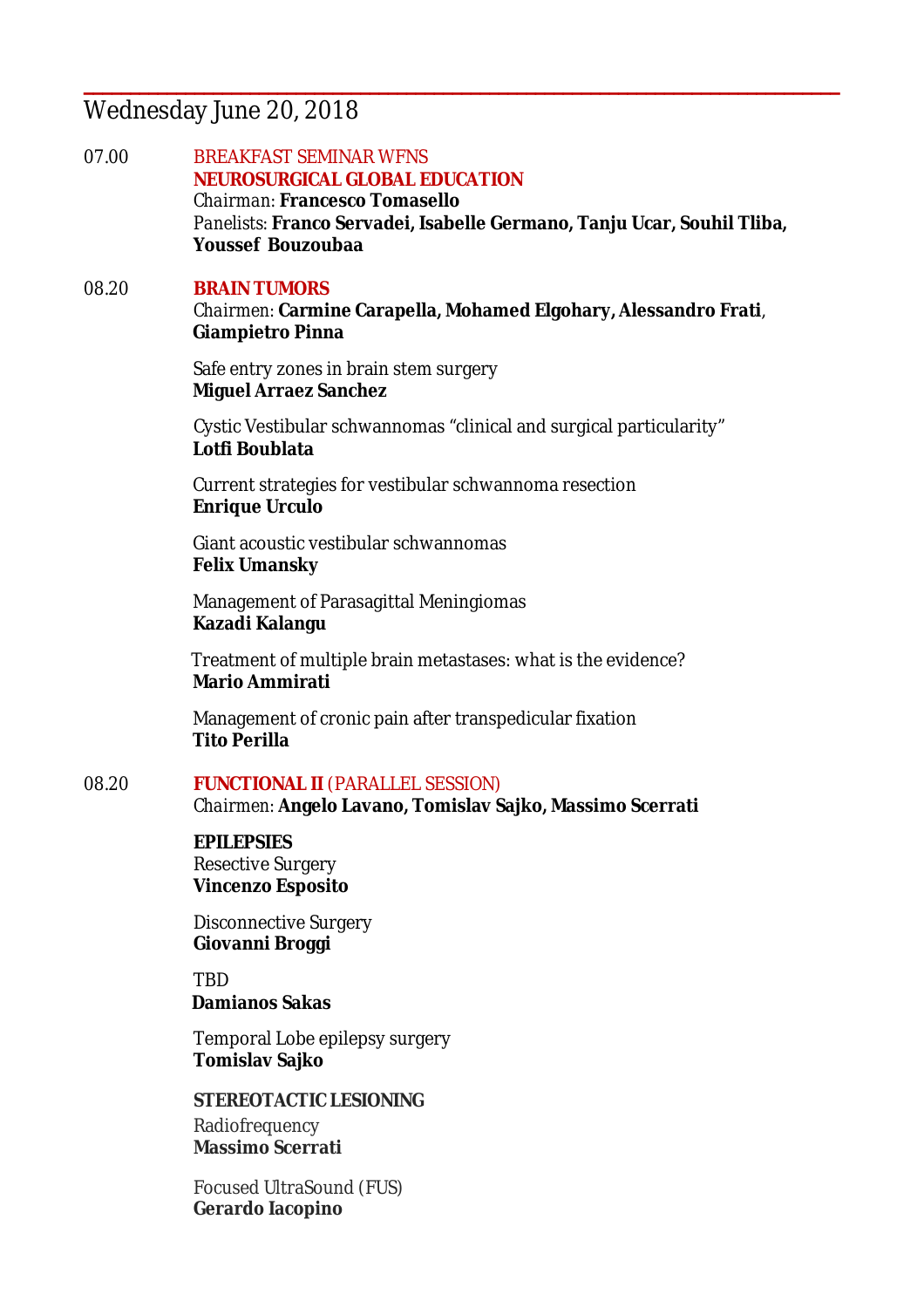#### 09.50 **SKULL BASE**

#### *Chairmen:* **Sheriff Ezzat, Giorgio Iaconetta, Alessandro Olivi**

The role of augmented reality in surgical planning **Antonio Bernardo**

Surgical strategies for petroclival tumors **Sébastien Froelich** 

 Tentorial Meningiomas **Vincenzo D'Angelo** 

Safe resection of central skull base meningiomas **Imad N. Kanaan** 

Foramen magnum meningiomas **Roberto Delfini** 

Transoral approach to cranio-cervical junction **Massimiliano Visocchi**

#### 11.20 **VASCULAR**

*Chairmen:* **Marco Cenzato**, **Talat Kiris, Francesco Signorelli** 

Surgical management of cerebral AVM's **Gopal Raman Sharma**

Quality of life and global outcome in intracranial AVM's **Vladimir Ciurea** 

Cerebral cavernomas **Marco Fontanella**

#### 11.20 **PARALLEL SESSION: FREE COMMUNICATIONS**

#### 12.15 LUNCH SEMINAR **VIDEOSESSION 3D (endoscopy & exoscopy)** *Chairmen:* **Paolo Cappabianca**, **Francesco Tomasello, Gianluigi Zona**

Brain tumors **Antonino Germanò**

Approach to the Maxillary sinus **Luigi Califano**

Suprasellar approach for Craniopharingiomas **Luigi Maria Cavallo, Domenico Solari**

Anterior Cranial Base Malignancies **Paolo Castelnuovo, Davide Locatelli**

Cranio-Vertebral Junction approach **Filippo Flavio Angileri, Felice Esposito**

Transoral Microsurgical Approach to Cranio-Vertebral Junction **Massimiliano Visocchi**

Spinal tumours **Maurizio Fornari**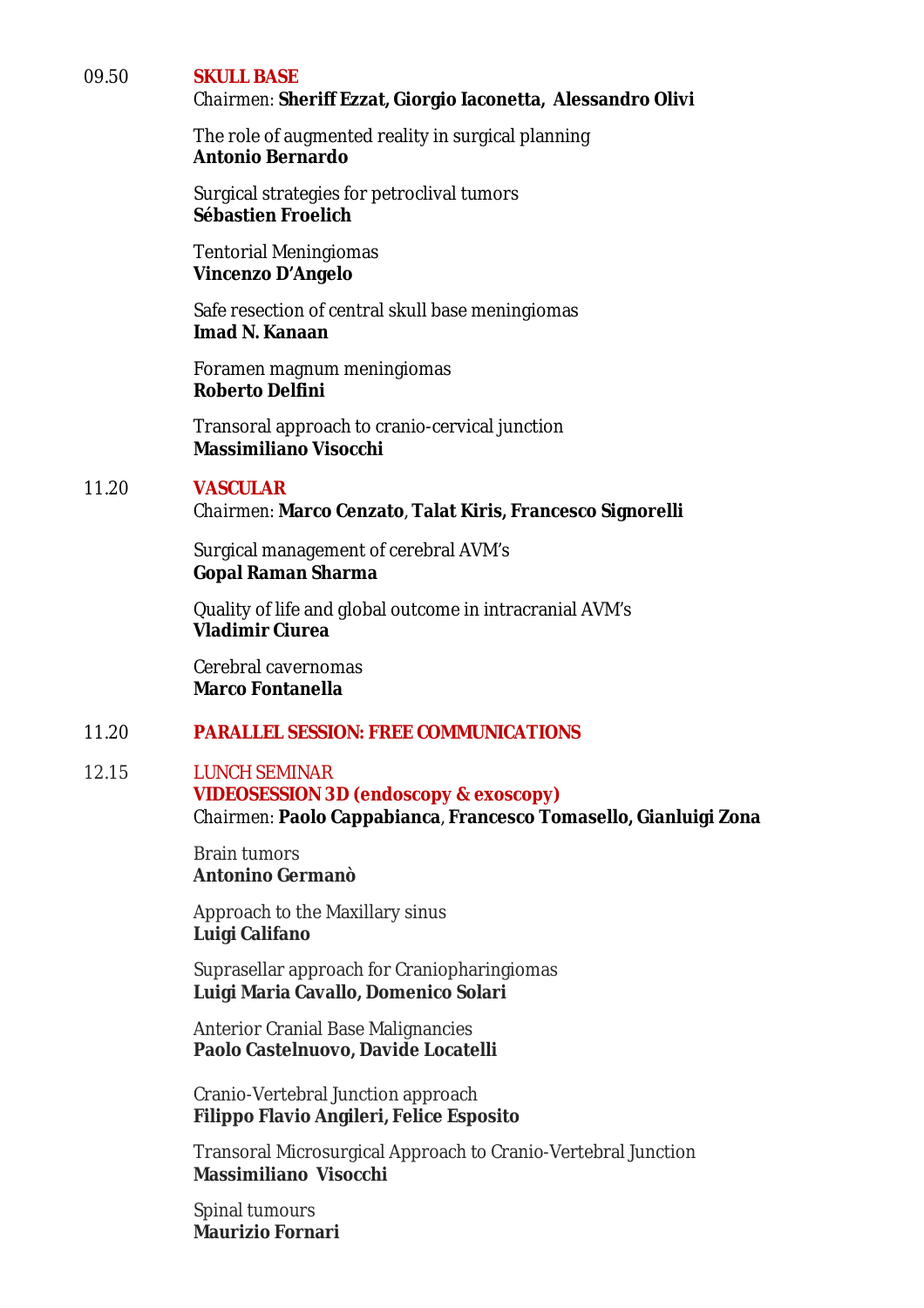Cervical discectomy **Giuseppe Barbagallo**

Lumbar discectomy **Oreste de Divitiis**

Cavernous sinus approach **Diego Mazzatenta**

Endoventricular approach **Umberto Godano** 

Sellar approach **Carlo Conti**

**TRD Giuseppe Catapano, Matteo De Notaris**

#### 14.00 **OPENING CEREMONY (MANS & ICRAN)**

**Valeria Fascione**, *Chairman of Innovation Startup and International Office Campania Region*

**Francesco Tomasello**, *President of 2ndMANS Congress*

**Souad Bakhti**, *President of MANS*

**Tariq Khan**, *Chairman of Neurotraumatology Committee of WFNS*

**Paolo Cappabianca**, *Co-Chairmen ICRAN 2018*

#### 14.30 **JOINT PLENARY SESSION on "RECENT ADVANCES IN TBI"** *Chairmen:* **Domenico d'Avella**, **Corrado Iaccarino, Francesco Tomasello**

Rimini ICRAN 1996 - Napoli ICRAN 2018: 20 years later **Franco Servadei**

Clinical Trials in Neurotrauma **Peter Hutchinson**

CSF hydrodinamycs and recent advances in neuroimaging of TBI **Miroslav Vukic**

Intensive Care Medicine for severe TBI 20 years later **Nino Stocchetti** 

Destiny of neurons in TBI **Stefano Signoretti**

Recent advance on craniofacial trauma **Luigi Califano**

#### 16.00 **SPINE**

*Chairmen:* **Andrea Barbanera**, **Gualtiero Innocenzi**, **Michael Spyrou** 

 The future of minimally invasive spine surgery  **Giancarlo Guizzardi** 

Minimally invasive technique for stabilization of lumbosacral spine **Alessandro Ducati**